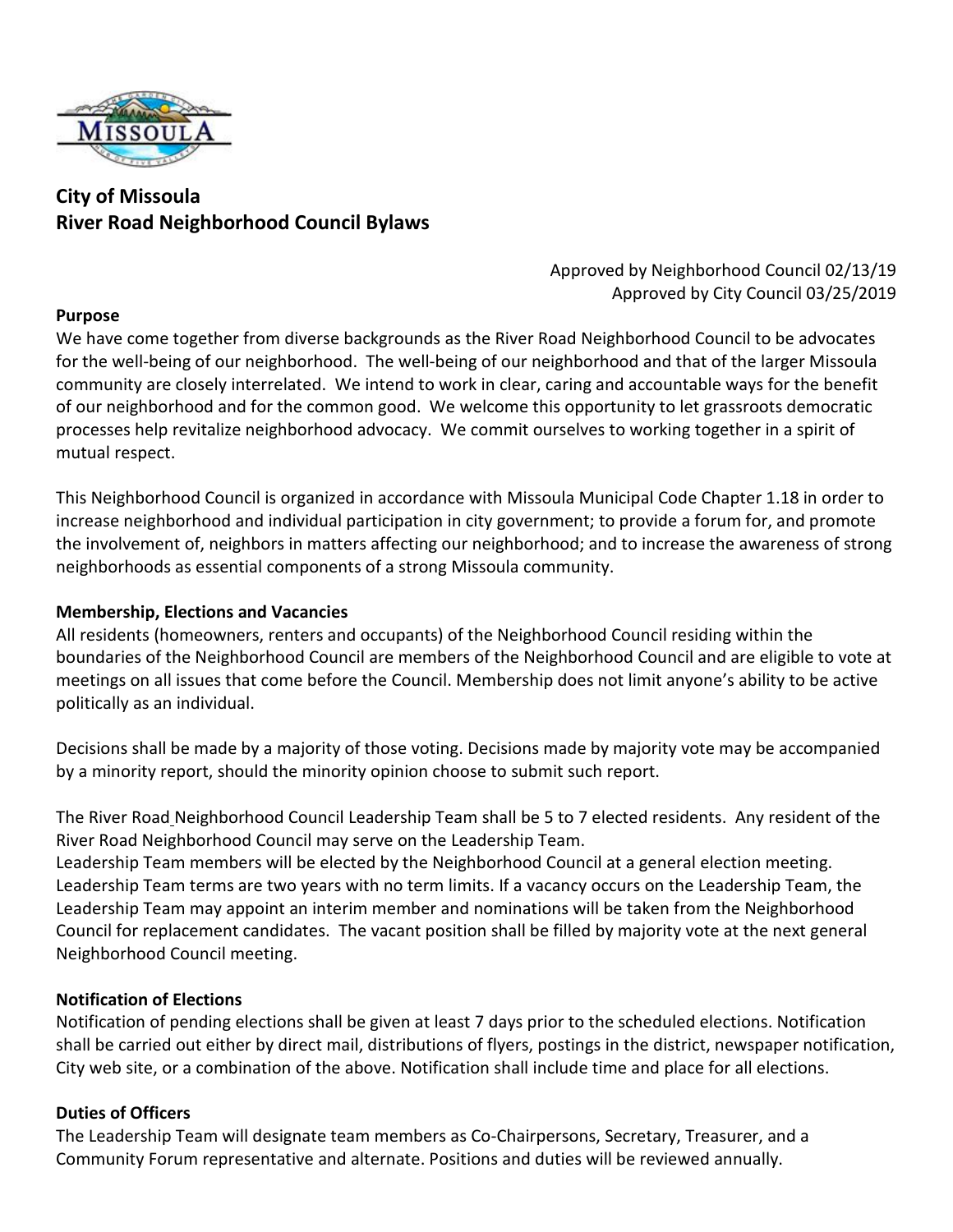Neighborhood Council members shall speak to the specific issue being discussed and shall refrain from making any negative personal comments, personal criticisms or personal attacks on other Council members, city officials, staff members, or the public during debate, discussion, or comment. At no time may any Neighborhood Council member purport to represent the Neighborhood Council to any other public body, city staff or any organization unless the person has been authorized to make such representations at an advertised public meeting where a vote has authorized such representations to be made The Leadership Team shall divide the following duties among themselves:

- Preside at Neighborhood Council Meetings
- Report to the Community Forum
- Report to City Council
- Submit minority reports, when such reports are available
- Set meeting agendas and file them with the Office of Neighborhoods
- Take attendance at Leadership Team and Neighborhood Council meetings
- Record meetings and file these minutes with the Office of Neighborhoods
- Coordinate volunteers
- Account for and report expenses and income in accordance with City fiscal policy
- May edit and publish a newsletter
- Set up and host Neighborhood Council meetings

## **Meetings**

The Leadership Team will meet at least four times annually. At least 7 days advance public notice must be given for Leadership Team meetings. A general meeting of the River Road Neighborhood Council shall be held at least once annually. Additional meetings may be called by a vote of the Leadership Team, by the Neighborhood Coordinator, or if a petition of at least 20 residents outside of the Leadership Team is submitted to the Neighborhood Coordinator. At least 7 days public notice must be given for any general Neighborhood Council meeting. When necessary, a three minute per speaker rule limiting debate may be imposed to expedite proceedings. Neighborhood Council, general and Leadership Team meetings shall be open to the public and are subject to the provisions of the "Montana Open Meeting and Public Participation" laws. Meeting agendas and minutes will be filed with the Office of Neighborhoods in a timely manner.

## **Committees**

The Leadership Team may form Committees of the Neighborhood Council as needed. These may take the form of permanent standing committees or ad-hoc committees focused on specific issues. Committee recommendations must be submitted to the Leadership Team for approval before action can be taken, unless the committee has been authorized by the Neighborhood Council to take specific actions. Membership on committees shall be open to all members of the Neighborhood Council. Individuals who live outside the River Road Neighborhood Council boundaries may attend and participate in all discussions, but may not vote.

## **Expenditures**

All expenditures shall be made with the approval of the Treasurer and at least one other member of the Leadership Team. All expenditures of City funds must be expended in accordance with City fiscal requirements.

#### **Non-Discrimination Clause**

Neighborhood Councils shall always conduct themselves in a nondiscriminatory manner during their communications, meetings, and committee meetings, functions, etc., in addition to their internal elections. There shall be no discrimination on the basis of race, color, religion, creed, political ideas, sex, age, marital